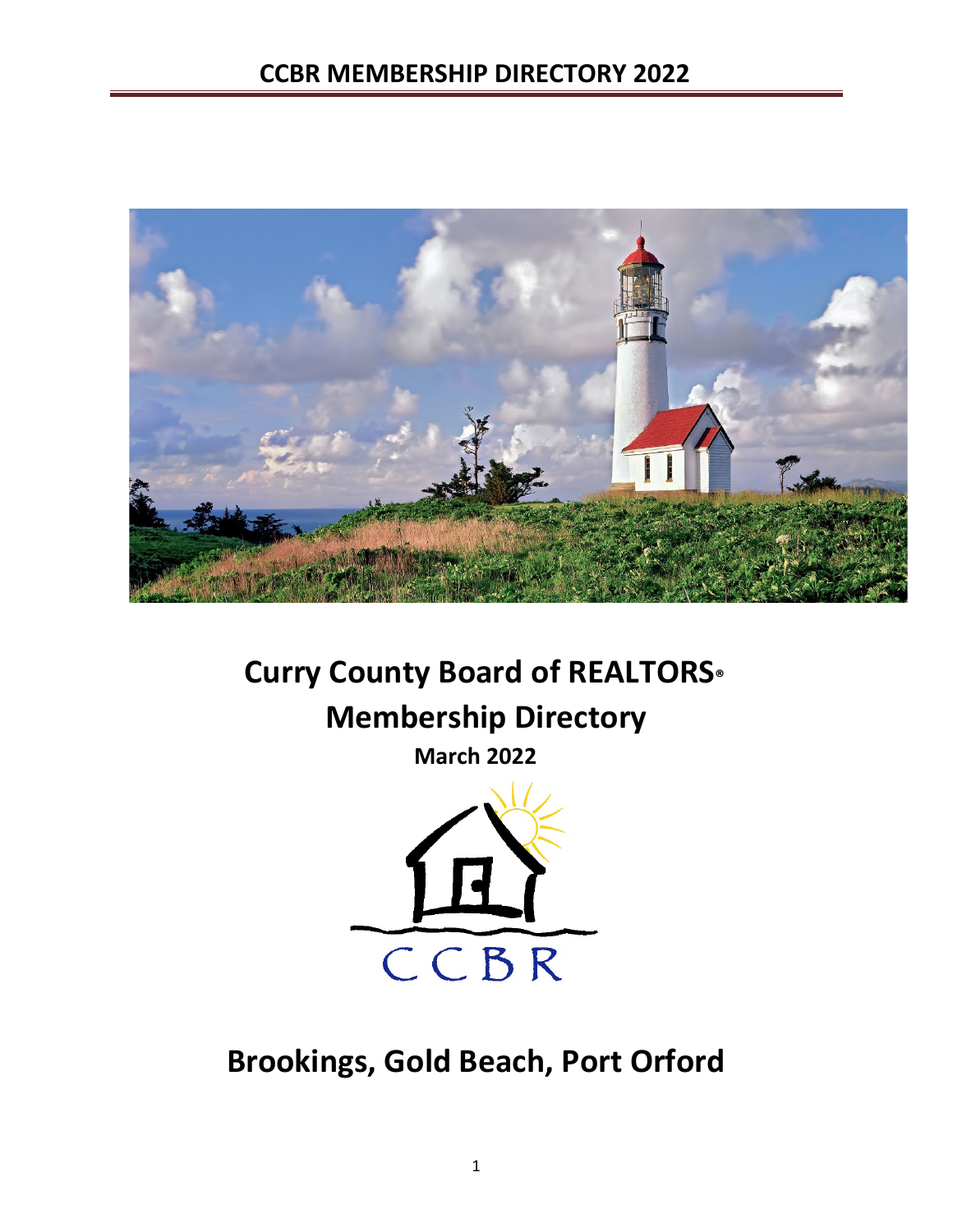#### **All ASPECTS REALTY LLC**

| 96541 Sunridge Terrace<br>Brookings, OR. 97415<br>(541) 294-6536<br>Briggs, Adam<br>Adam.briggs.aarc@gmail.com | Cell: 541-294-6536 |
|----------------------------------------------------------------------------------------------------------------|--------------------|
|                                                                                                                |                    |
| <b>BLUE CHIP PROPERTIES</b>                                                                                    |                    |
| 15611 Pelican Path                                                                                             |                    |
| PO Box 2940                                                                                                    |                    |
| Brookings, OR 97415                                                                                            |                    |
| (541) 412-9505                                                                                                 |                    |
| (541) 412-8908-Fax                                                                                             |                    |
| <b>Dieter, Rosalie</b>                                                                                         | Cell: 702-860-8957 |
| atahoerose@aol.com                                                                                             |                    |
|                                                                                                                |                    |
| <b>BLUE FIN REALTY, LLC</b>                                                                                    |                    |
| 16358 Lower Harbor Rd.                                                                                         |                    |

| 16358 Lower Harbor Rd.                   |                    |
|------------------------------------------|--------------------|
| Brookings, OR. 97415                     |                    |
| 541-813-3200                             |                    |
| <b>Wophschall, Lisa Principal Broker</b> | Cell: 541-661-6622 |
| lisa@bluefinoregon.com                   |                    |
| Jones, Kim                               | Cell: 541-661-1600 |
| kim@bluefinoregon.com                    |                    |
| Ronay, Robin                             | Cell: 707-601-0678 |
| robin@rronay.com                         |                    |
|                                          |                    |

#### **BLUE PACIFIC REALTY**

| 16289 Hwy 101 S, Suite A                 |                    |
|------------------------------------------|--------------------|
| Brookings, OR 97415                      |                    |
| (541) 412-8424                           |                    |
| (888) 412-8424 Toll Free                 |                    |
| (541) 412-0334-Fax                       |                    |
| Email: info@blupac.com                   |                    |
| www.blupac.com                           |                    |
| <b>McVay, Jeanette Principal Broker</b>  | Cell: 541-661-0994 |
| Jeanette@blupac.com                      |                    |
| Hendricks, Jackie - Office Administrator |                    |
| jackie@blupac.com                        |                    |
| Buitenwert, Ed                           | Cell: 541-661-6041 |
| mistered@blupac.com                      |                    |
| Calderon, Dale                           | Cell: 541-661-4378 |
| dale@blupac.com                          |                    |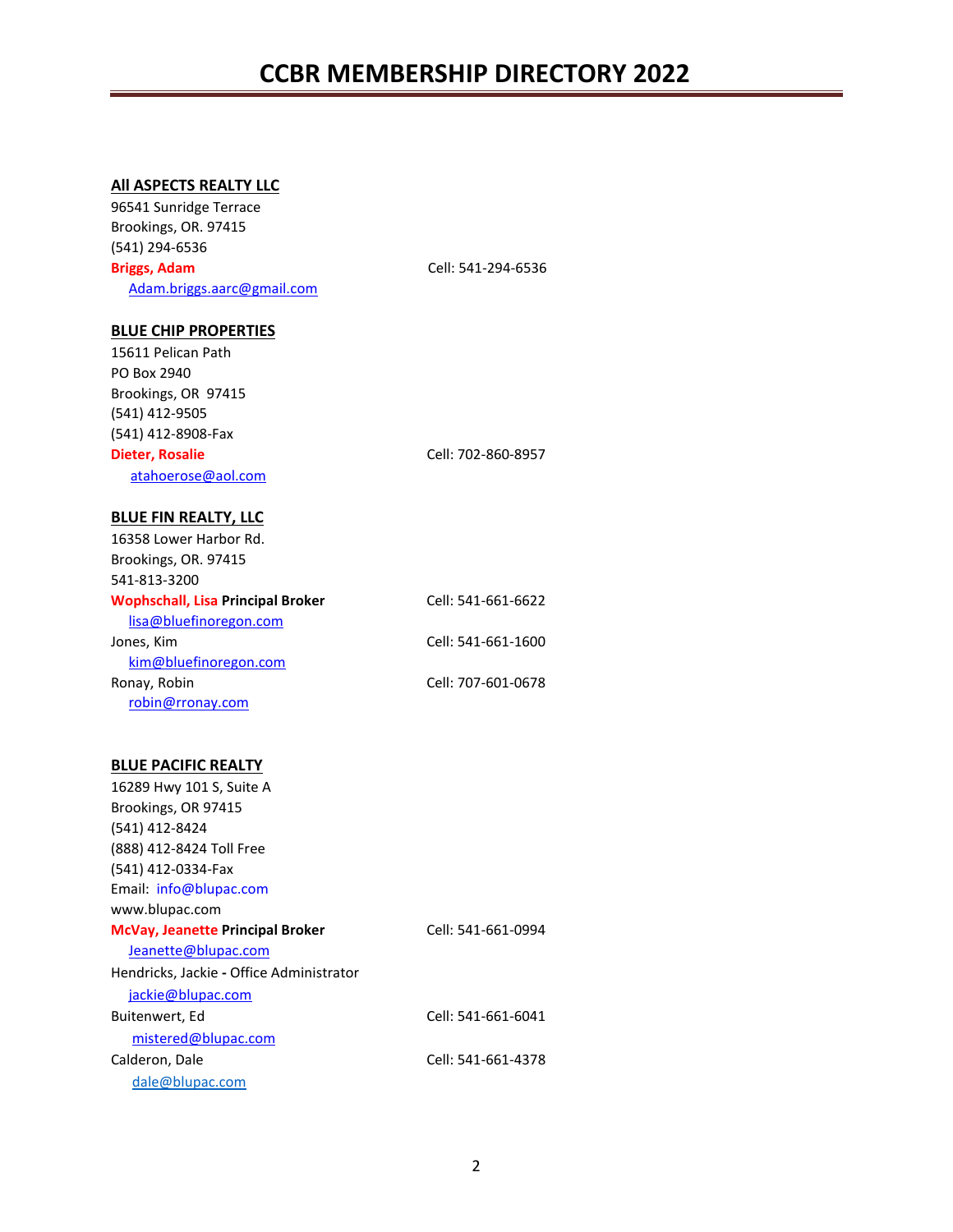| Clewell, Kalina        | Cell: 541-661-4089 |
|------------------------|--------------------|
| kalina@blupac.com      |                    |
| Havice, Valorie        | Cell: 541-661-1970 |
| valorie@blupac.com     |                    |
| Howard, John           | Cell: 541-661-1301 |
| john@blupac.com        |                    |
| Loren, Jan             | Cell: 541-661-4197 |
| janloren@blupac.com    |                    |
| MacLean, Ann           | Cell: 541-661-4111 |
| annmac@blupac.com      |                    |
| Perkins, Diane "Deana" | Cell: 541-661-2373 |
| diane@blupac.com       |                    |
| Pettinger, Sarah       | Cell: 541-251-4382 |
| sarah@blupac.com       |                    |
| Weaver, Kim            | Cell: 541-251-2529 |
| kimberly@bluepac.com   |                    |
| Welch, Sandra          | Cell: 541-254-4886 |
| sandywelch@charter.net |                    |
| Willard, Claire        | Cell: 541-661-3239 |
| Claire@blupac.com      |                    |

#### **BROOKINGS REALTY GROUP -EXP REALTY**

| 98185 W. Benham Ln.                |                    |
|------------------------------------|--------------------|
| Brookings, OR. 97415               |                    |
| Benjamin, Brian Principal Broker   | Cell: 503-740-4155 |
| Brian.benjamin@exprealty.com       |                    |
| Lent, Stephanie                    | Cell: 831-331-5543 |
| stephanie@brookingsrealtygroup.com |                    |
| Wallach, Lucette                   | Cell: 541-698-1053 |
| wildcoasthomes@gmail.com           |                    |
| Wells, Joy                         | Cell:541-655-0100  |
| goldbeachjoy@gmail.com             |                    |

#### **BY DIRECT REALTY**

| P.O. Box 776               |                    |
|----------------------------|--------------------|
| Coos Bay, OR 97420         |                    |
| Hainsworth, Linda          | Cell: 541-254-4003 |
| Starfire2night@gmail.com   |                    |
| Brewster, Paul             | Cell: 541-361-9071 |
| Paulbrewster2012@yahoo.com |                    |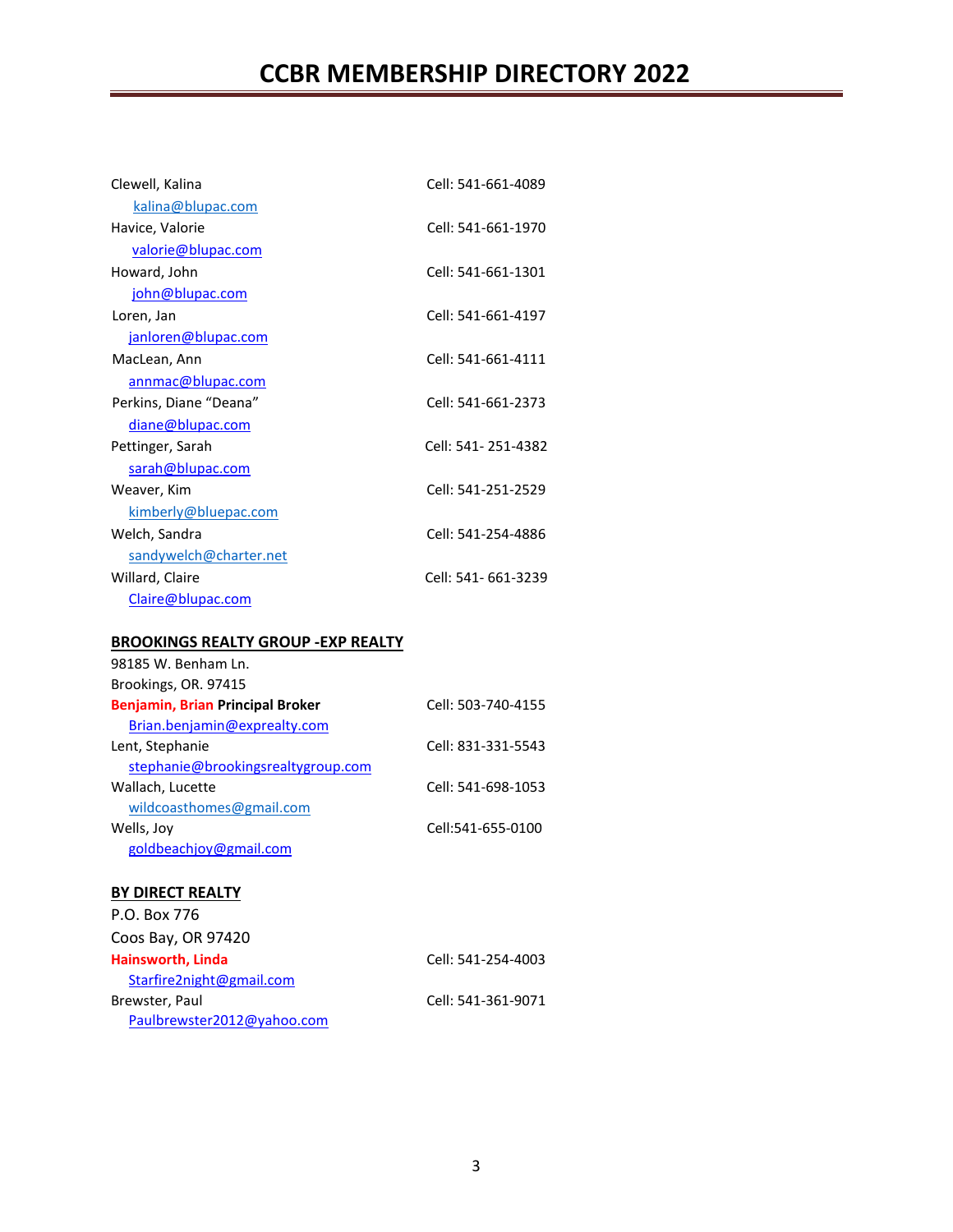#### **CENTURY 21 AGATE REALTY BROOKINGS**

| 1016 Chetco Ave.                       |                      |
|----------------------------------------|----------------------|
| PO Box 1077                            |                      |
| Brookings, OR 97415                    |                      |
| (541) 469-2143                         |                      |
| (800) 637-4682- Toll Free              |                      |
| (541) 469-5438- Fax                    |                      |
| Email: brookings@century21agate.com    |                      |
| www.century21agate.com                 |                      |
| <b>Richard Wilson Principal Broker</b> | Cell: 541- 661-1222  |
| richard@century21agate.com             |                      |
| Bommarito, Antonio                     | Cell: 541-254-0134   |
| antonio@century21agate.com             |                      |
| Carr-Frederick, Alex                   | Cell- 541-661-3586   |
| acarrfrederick@gmail.com               |                      |
| Fugere-Thomas, Denise                  | Cell- 541-661-1724   |
| denisefugere@realtyagent.com           |                      |
| Green, Jim                             | Cell: 541-840-5848   |
| jim@century21agate.com                 |                      |
| Itzen, David                           | Cell: 541-661-2541   |
| david@century21agate.com               |                      |
| Lescinskas, Salomeja (Sunny)           | Cell: 541-254-3070   |
| sunny@century21agate.com               |                      |
| LaVelle, Marla                         | Ruth's Administrator |
| Mlavelle1@hotmail.com                  |                      |
| Morosky, Michelle                      | Cell: 541-953-8415   |
| michelle@century21agate.com            |                      |
| Piper, Pat                             | Cell: 541-251-2152   |
| Patpiperbroker@gmail.com               |                      |
| Richardson, Donica                     | Cell: 310-625-2134   |
| donica@century21agate.com              |                      |
| Watwood, Becky                         | Cell: 541-661-1506   |
| becky@century21agate.com               |                      |
| Watwood, Skip                          | Cell: 541-661-1504   |
| skip@century21agate.com                |                      |
| Wilson, Ruth                           | Cell: 541-661-1225   |
| ruth@century21agate.com                |                      |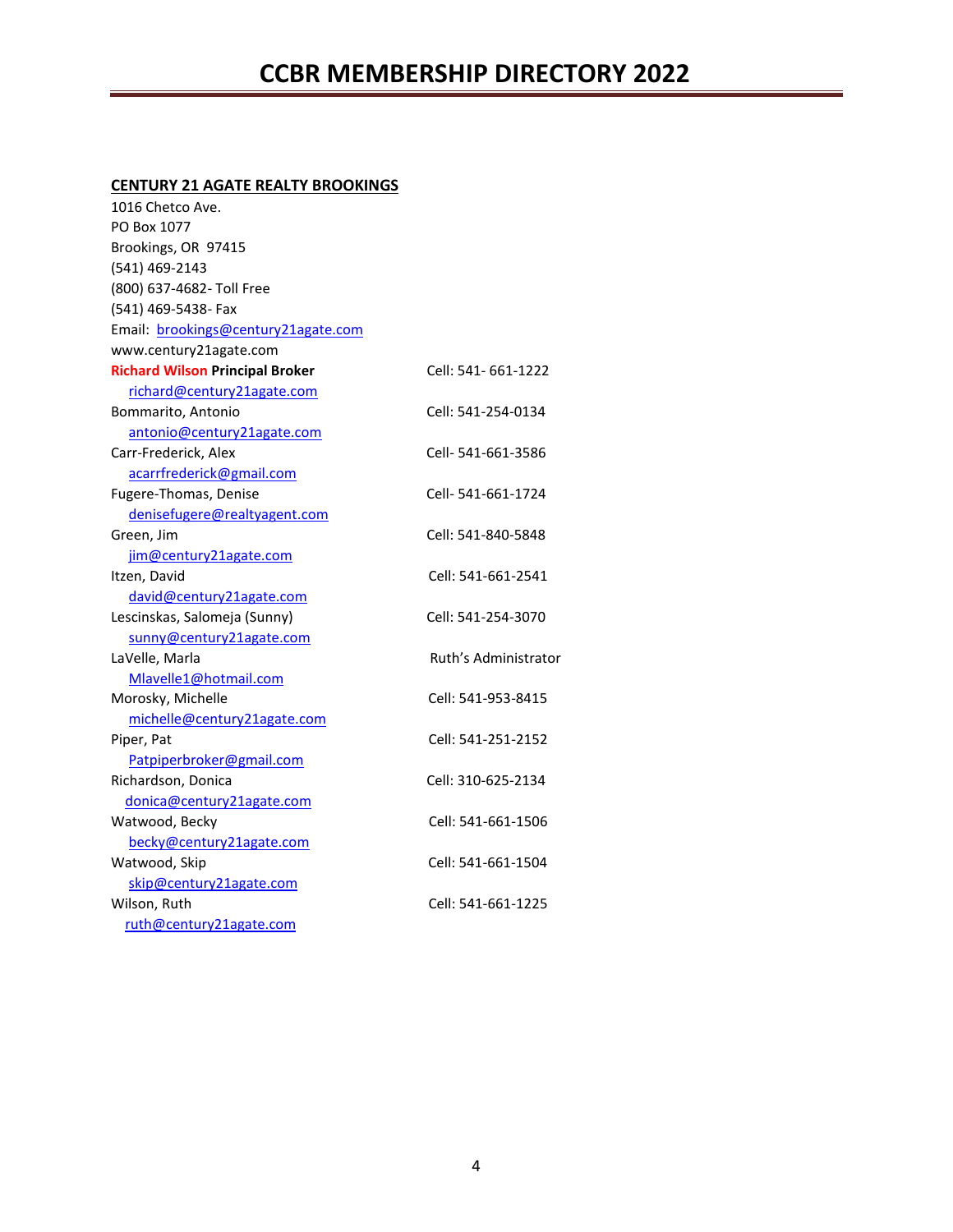#### **CENTURY 21 AGATE REALTY GOLD BEACH**

| 29642 Ellensburg Ave.                        |                    |
|----------------------------------------------|--------------------|
| <b>PO Box 127</b>                            |                    |
| Gold Beach, OR 97444                         |                    |
| (541) 247-6612                               |                    |
| (541) 247-2368- Fax                          |                    |
| (800) 421-8553- Toll Free                    |                    |
| Email: realtor@goldbeachproperties.net       |                    |
| www.goldbeachproperties.net                  |                    |
| <b>Kammer, Larry Principal Broker</b>        | Cell: 541-247-6612 |
| larry@goldbeachproperties.net                |                    |
| Golay, Susan                                 | Cell: 541-373-9330 |
| susan@goldbeachproperties.net                |                    |
| Jung, Sara                                   | Cell: 615-478-4699 |
| sara@goldbeachproperties.net                 |                    |
| Martinez, Sergio                             | Cell: 541-252-0301 |
| sergio@goldbeachproperties.net               |                    |
| Stansell, Ben                                | Cell: 208-290-4326 |
| Ben@goldbeachproperties.net                  |                    |
| Stansell, Mary                               | Cell: 541-425-0121 |
| mary@goldbeachproperties.net                 |                    |
|                                              |                    |
| <b>COASTAL MOUNTAIN REALTY</b>               |                    |
| <b>CHAMPION HOME DEALER</b>                  |                    |
| <b>PACIFIC COAST LITTLE LODGES LLC</b>       |                    |
| 15711 HWY 101 S                              |                    |
| BROOKINGS, OR 97415                          |                    |
| (541) 247-0962                               |                    |
| <b>Chamberlain, Shirley Principal Broker</b> | Cell: 541-247-0962 |
| shirley@coastalmountainrealty.com            |                    |
|                                              |                    |
| <b>COASTAL SOTHEBY'S INTERNATINAL REALTY</b> |                    |
| 100 Seabird Dr SW                            |                    |

| <b>THE IN DITIGATE</b>                |                    |
|---------------------------------------|--------------------|
| Bandon, OR 97411                      |                    |
| (541) 347-5500                        |                    |
| <b>Finch, Hunter Principal Broker</b> | Cell: 541-247-0962 |
| hunter@coastalsothebysrealty.com      |                    |
| Callens, Paul                         | Cell: 541-661-6526 |
| paul@coastalsothebysrealty.com        |                    |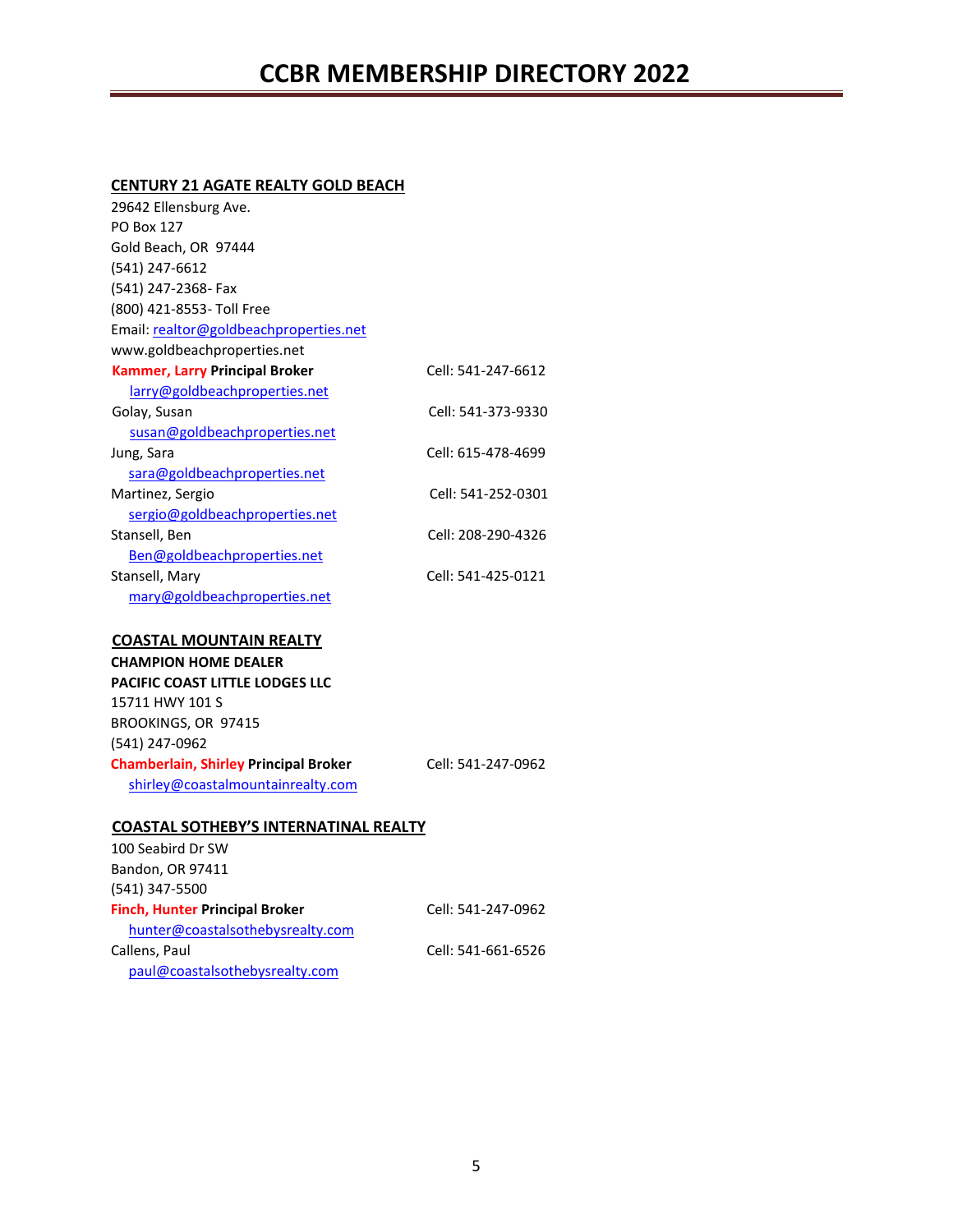#### **COLDWELL BANKER PRO WEST**

| 300 E Main             |                    |
|------------------------|--------------------|
| Medford, OR 97501      |                    |
| 541-773-6868           |                    |
| Strain, Sherry         | Cell: 541-661-3993 |
| sherry.s@cbprowest.com |                    |
| Walker, Krista         | Cell: 541-944-2172 |
| rekrista@gmail.com     |                    |

#### **EAGLE TWO REALTY**

98158 W Benham Ln #20 PO Box 7618 Brookings OR 97415 541-661-0124 **Blodgett, Leroy**  Leroyb@eagletworealty.com

#### **GOLD BEACH REALTY**

28565 Emerald Dr. Gold Beach, OR 97444 541-247-2969 Snazuk, Janet Cell: 541-496-0219 [goldbeachrealty@gmail.com](mailto:goldbeachrealty@gmail.com)

#### **GRIFFITH REAL ESTATE**

99777 S Bank Chetco River Rd PO Box 4430 Brookings, OR 97415 (541) 469-2445 **Griffith, David** CELL: 541-661-3838 [david94177@gmail.com](mailto:david94177@gmail.com) 

#### **JEWELS BY THE SEA REAL ESTATE**

PO Box 1103 Brookings, OR. 97415 (541) 661-2117 **Ciaramella, Barbara**  rediva2012@gmail.com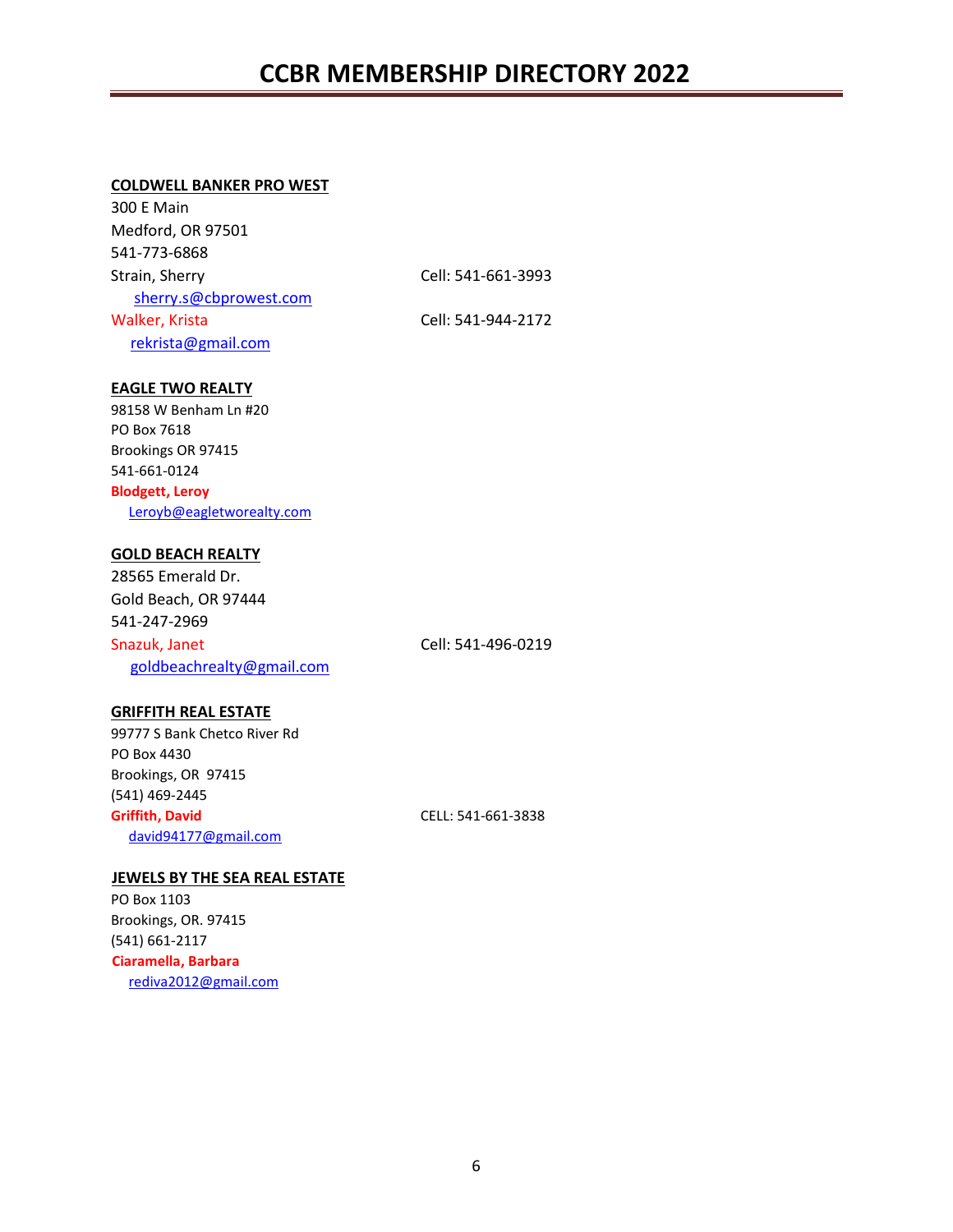#### **KELLER WILLIAMS REALTY**

| 1025 Court St                                                                |                    |
|------------------------------------------------------------------------------|--------------------|
| Medford, OR 97501                                                            |                    |
| (541) 608-0447                                                               |                    |
| 541-608-0448 Fax                                                             |                    |
| Dye, Thomas Principal Broker                                                 | Cell: 541-431-6480 |
| tdye@kw.com                                                                  |                    |
| Honeycutt, Matthew                                                           | Cell: 209-596-5202 |
| mhcutt@gmail.com                                                             |                    |
|                                                                              |                    |
| <b>MARIANNE PADILLA REAL ESTATE</b>                                          |                    |
| 928 $3RD$ St                                                                 |                    |
| Brookings, OR 97415                                                          |                    |
| (541) 661-1219                                                               |                    |
| Padilla, Marianne Principal Broker                                           | Cell: 541-661-1219 |
| Talldoll61@gmail.com                                                         |                    |
| Bergey, Pamela                                                               | Cell: 541-660-1788 |
| yourbrookingshome@gmail.com                                                  |                    |
| <b>MARILYN BUSCH REALTY &amp; PROPERTY MANAGEMENT</b>                        |                    |
| 97832 S Bank Chetco River Rd.                                                |                    |
| Brookings, OR 97415                                                          |                    |
| 541-661-5675                                                                 |                    |
| <b>Busch, Marilyn Principal Broker</b>                                       |                    |
|                                                                              |                    |
| marilynbuschrealty@gmail.com                                                 |                    |
|                                                                              |                    |
| <b>MORE REALTY</b>                                                           |                    |
| 16037 SW Upper Bonners Ferry Rd STE 150                                      |                    |
| Portland, OR 97224                                                           |                    |
| $(503)353 - 6673$                                                            |                    |
| <b>Knighton, Paul</b>                                                        | Cell: 503-475-6136 |
| paul@MORErealty.com                                                          |                    |
| O'Connor, Peggy                                                              | Cell: 541-661-6880 |
| yourbrookingshome@gmail.com                                                  |                    |
|                                                                              |                    |
| 'NEATH THE WIND REALTY, INC.                                                 |                    |
| 736 Hwy 101<br>PO Box 64                                                     |                    |
|                                                                              |                    |
| Port Orford, OR 97465                                                        |                    |
| (541) 332-9463                                                               |                    |
| Email: neaththewind@neaththewind.com<br><b>Speed, Chris Principal Broker</b> | Cell: 541-253-6887 |
| chris@neaththewind.com                                                       |                    |
| Akins-Digby, Adrienne                                                        | Cell: 541-514-4918 |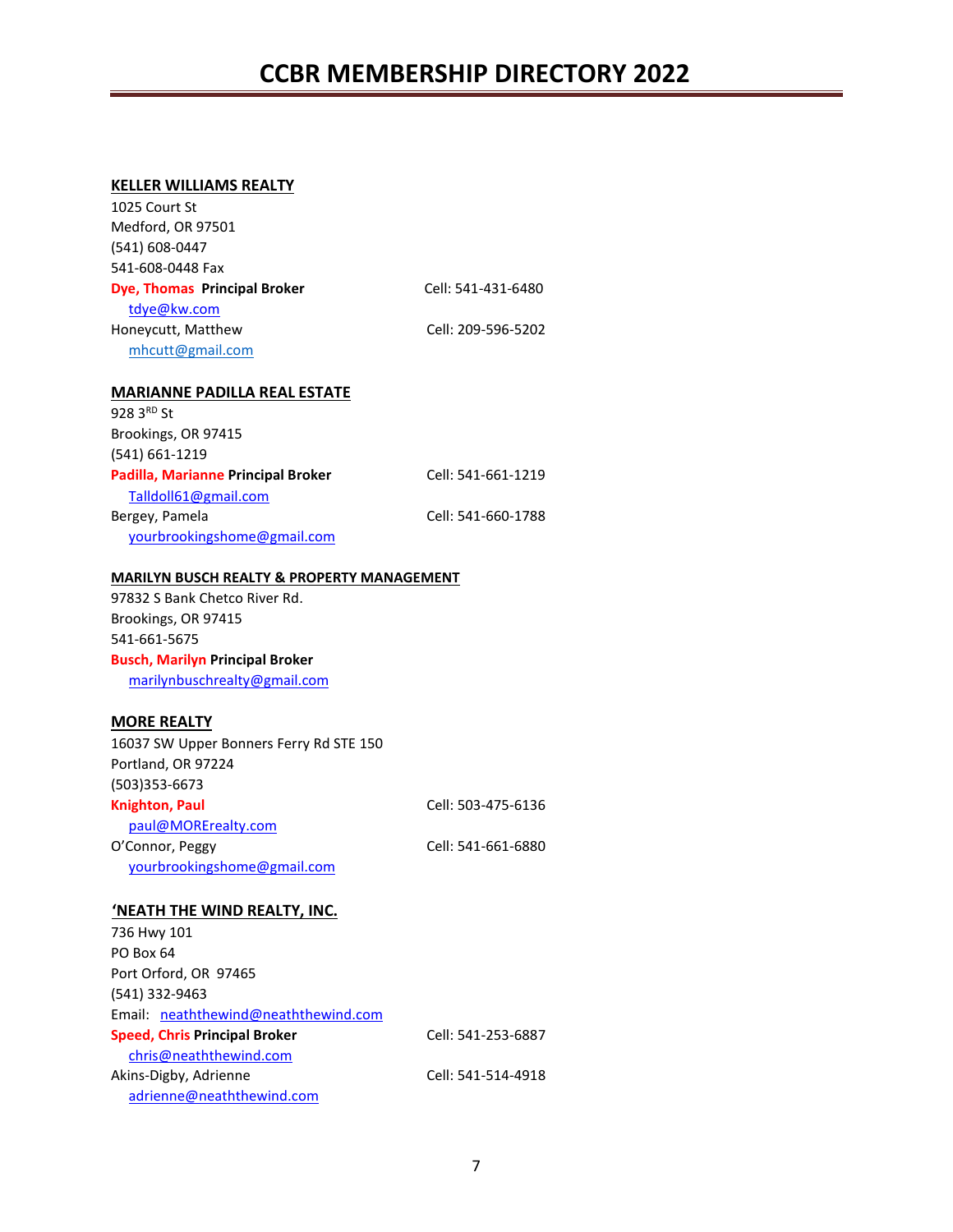| Cell: 541-253-1901 |
|--------------------|
|                    |
| Cell: 541-655-0037 |
|                    |
| Cell: 541-253-6336 |
|                    |
| Cell: 541-841-0900 |
|                    |
| Cell: 541-373-9955 |
|                    |
| Cell: 541-366-1012 |
|                    |
| Cell: 541-332-9463 |
|                    |
| Cell: 541-253-6198 |
|                    |
|                    |
|                    |
|                    |
| Cell: 541-251-4337 |
|                    |
| Cell: 541-661-4979 |
|                    |
| Cell: 541-661-2660 |
|                    |
|                    |
|                    |
|                    |
|                    |
|                    |
|                    |
| Cell: 541-247-7925 |
|                    |
| Cell: 541-441-9043 |
|                    |
| Cell: 541-373-1968 |
|                    |
| Cell: 541-373-9448 |
|                    |
| Cell: 541-729-4746 |
|                    |
| Cell: 541-698-6020 |
|                    |
|                    |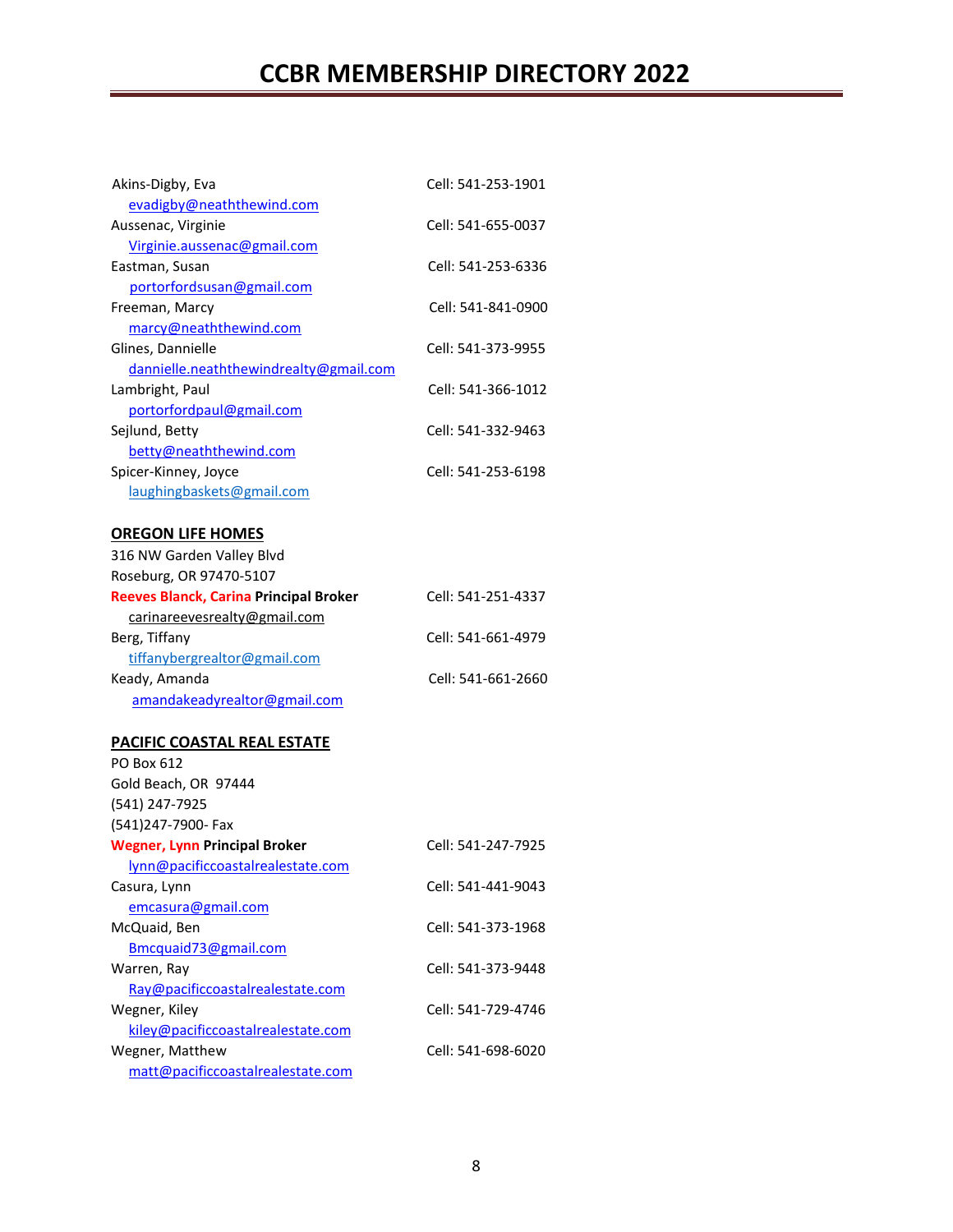#### **PAPENHEIM PROPERTIES**

| 15332 Oceanview Dr.                   |                     |
|---------------------------------------|---------------------|
| Brookings, OR. 97415                  |                     |
| Papenheim, Jerry                      | Cell: 530-351-5125  |
| papenheimjerry@gmail.com              |                     |
| <b>PREMIER OCEAN PROPERTIES</b>       |                     |
| 937 Chetco Ave Ste. A                 |                     |
| PO Box 4670                           |                     |
| Brookings, OR 97415                   |                     |
| (541) 813-2340                        |                     |
| Fax: (541-813-2350                    |                     |
| <b>Reel, Ron Principal Broker</b>     | Cell: 541-244-8118  |
| ron@thereelestatedoctor.com           |                     |
| Dunn Rigotti, Yvonne                  | Cell: 541-661-4900  |
| yvonneldunn@gmail.com                 |                     |
| Goodwin, Justin                       | Cell: 541-254-1292  |
| justinkgoodwin@gmail.com              |                     |
| Oliver, Susan                         | Cell: 541-254-4462  |
| soliver@premiereoceanprop.com         |                     |
| <b>RE/MAX COAST &amp; COUNTRY</b>     |                     |
| 703 Chetco Ave &                      |                     |
| 16218 W. Hoffeldt Ln                  |                     |
| PO Box 5909                           |                     |
| Brookings, OR 97415                   |                     |
| (541) 412-9535                        |                     |
| (541) 412-9539- Fax                   |                     |
| (866) 412-9535- Toll Free             |                     |
| <b>Curtis, Marie Principal Broker</b> | Cell: 541- 661-3056 |
| realtormcurtis@gmail.com              |                     |
| <b>Curtis, Bret Principal Broker</b>  | Cell: 541-661-3301  |
| Bret.curtis@yahoo.com                 |                     |
| McDonald, Jennifer - Office Manager   | Cell: 541-412-9535  |
| 101jmcd@gmail.com                     |                     |
| Chavez, Derek                         | Cell: 541-813-9011  |
| derekchavez@gmail.com                 |                     |
| Coatney, Lindsay                      | Cell: 541-661-0353  |
| lindsaycoatneyrealtor@gmail.com       |                     |
| Dremann, Eric                         | Cell: 541-254-3594  |
| ericdremann@gmail.com                 |                     |
| Gates, Jennifer                       | Cell: 541-254-9055  |
| Jgates0517@gmail.com                  |                     |
| George, Michael                       | Cell: 541-661-4434  |
| Nauticalman58@gmail.com               |                     |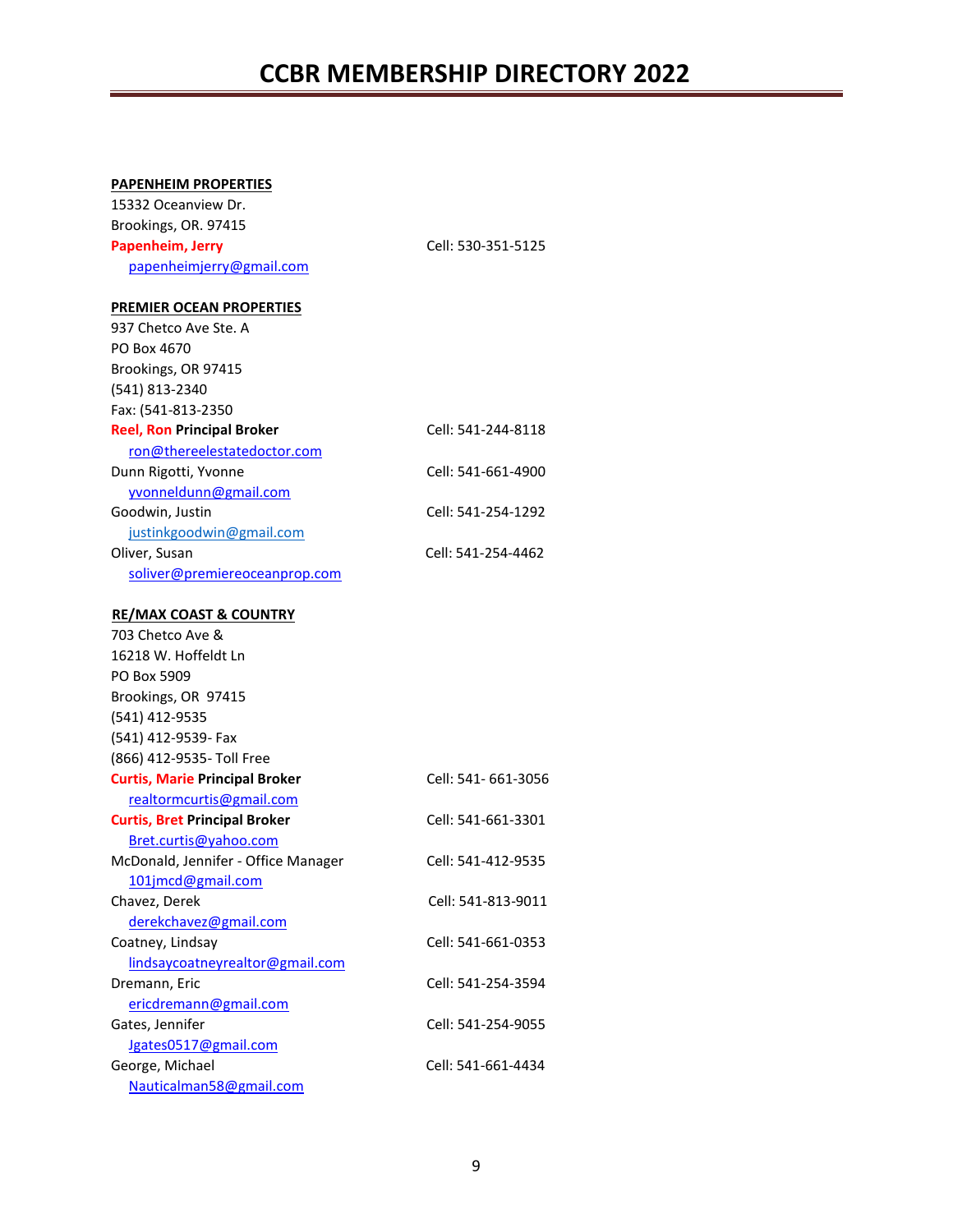| Hall, Jillian                    | Cell: 541-254-1261 |
|----------------------------------|--------------------|
| jillianann.h@gmail.com           |                    |
| Hodge, Jude                      | Cell: 541-813-9261 |
| judehodge@gmail.com              |                    |
| Huddleson, Shelby                | Cell: 707-496-9887 |
| huddlesonhomes@gmail.com         |                    |
| O'Connor, Heather                | Cell: 541-15-4289  |
| heatherdawnoconnor@yahoo.com     |                    |
| Parkinson, Rashell               | Cell: 707-951-7574 |
| Rashellcoastandcountry@gmail.com |                    |
| Pierce, Ty                       | Cell: 702-355-3763 |
| typiercerealtor@yahoo.com        |                    |
| Young, Vanessa                   | Cell: 541-251-0131 |
| vanessayoungrealtor@gmail.com    |                    |
|                                  |                    |

#### **RE/MAX ULTIMATE COASTAL PROPERTIES**

| 29555 Ellensburg Ave.                  |                    |
|----------------------------------------|--------------------|
| PO Box 494                             |                    |
| Gold Beach, OR 97444                   |                    |
| (541) 425-7494                         |                    |
| <b>Kennedy, Karen Principal Broker</b> | Cell: 541-425-0619 |
| goldbeachkaren@gmail.com               |                    |
| Eide, Gloria                           | Cell: 541-698-7050 |
| GoldBeachGloria@gmail.com              |                    |
| Floyd, Greg                            | Cell: 541-499-4823 |
| GoldBeachGreg@gmail.com                |                    |
| Hensley, Katie                         | Cell: 541-698-7136 |
| GoldBeachKatie@gmail.com               |                    |
| Sanchez, Denise                        | Cell: 541-254-4669 |
| goldbeachdenise@gmail.com              |                    |

#### **ROGUE COASTAL PROPERTIES**

| 29692 Ellensburg Ave. #10              |                    |
|----------------------------------------|--------------------|
| Gold Beach, OR 97444                   |                    |
| (541) 698-7558                         |                    |
| <b>Moore, Rebecca Principal Broker</b> | Cell: 541-698-7558 |
| goldbeachrebecca@gmail.com             |                    |
| Zacarias, Mellonie                     | Cell: 502-321-5751 |
| GoldBeachMellonie@gmail.com            |                    |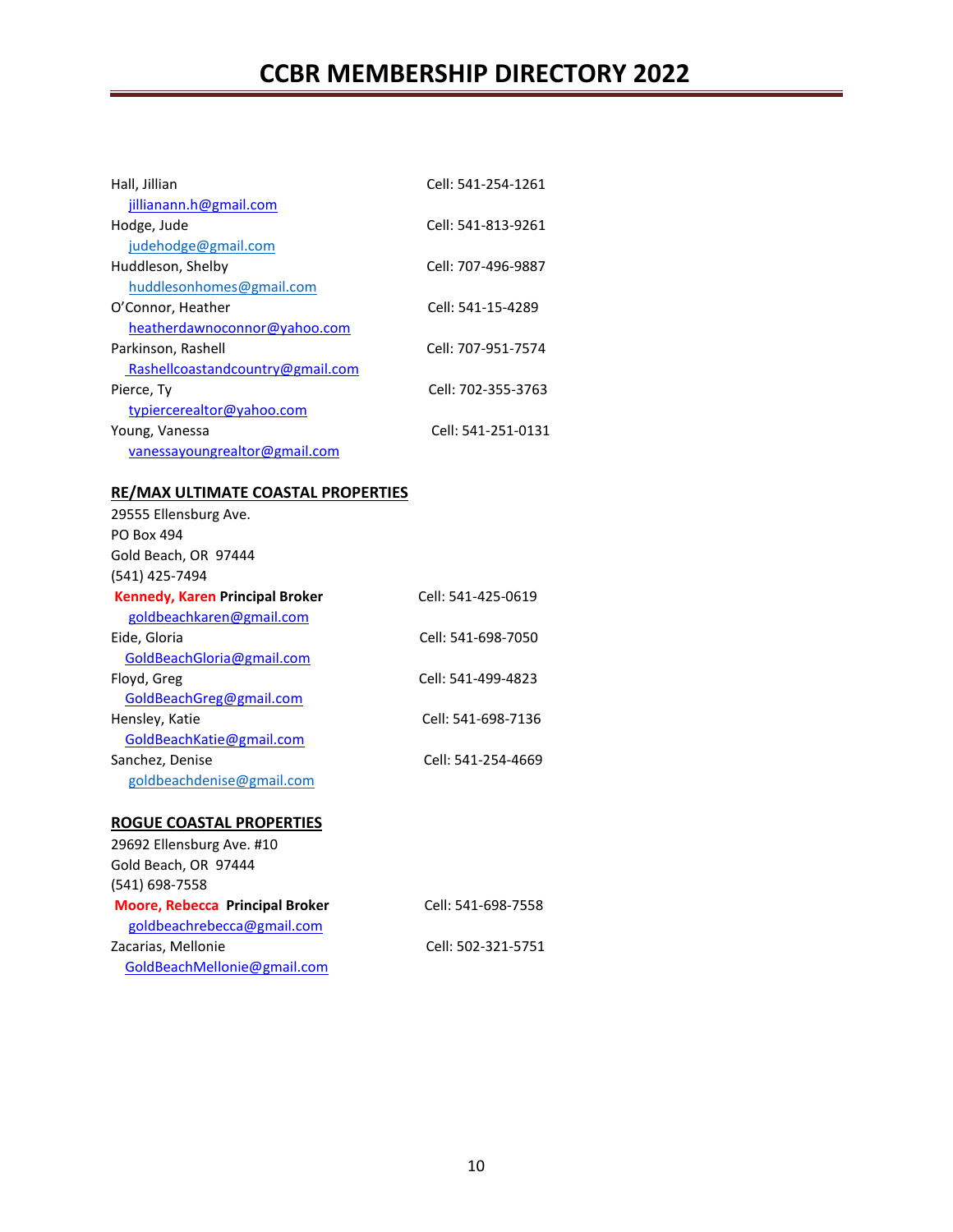#### **SEASHORE REAL ESTATE**

| PO Box 4161                             |                    |
|-----------------------------------------|--------------------|
| Brookings, OR 97415                     |                    |
| (541) 469-3613                          |                    |
| www.oregonseashore.com                  |                    |
| <b>Gardner, Angela</b>                  | Cell: 541-661-1375 |
| angelaoregonseashore@gmail.com          |                    |
|                                         |                    |
| <b>SISKIYOU COAST REALTY</b>            |                    |
| 836 Jefferson Street                    |                    |
| Port Orford, OR 97465                   |                    |
| (541) 332-7777                          |                    |
|                                         |                    |
| <b>Sandra Anderson Principal Broker</b> | Cell: 541-290-2047 |
| siskiyoucoastrealtyinfo@gmail.com       |                    |
| Anderson, Kelsey                        | Cell: 541-977-1272 |
| siskiyoucoastrealty@gmail.com           |                    |
| Nye, Kim                                | Cell: 541-260-7588 |
| kimnye1972@gmail.com                    |                    |
|                                         |                    |
| <b>SOUTH COAST REAL ESTATE CO</b>       |                    |
| 1310 Easy St.                           |                    |
| PO Box 7283                             |                    |
| Brookings, OR 97415                     |                    |
| 541-254-4088                            |                    |
| www.southcoastre.com                    |                    |
| Lange, Michael Principal Broker         | Cell: 541-254-4088 |
| michael@thelangeteam.com                |                    |
| Lange, Jill                             | Cell: 541-254-4045 |
| jill@thelangeteam.com                   |                    |
|                                         |                    |
| TOWN AND COUNTRY REAL ESTATE            |                    |
| 96130 Cape Ferrelo Rd                   |                    |
| Brookings, OR. 97415                    |                    |
| (541) 813-2885                          |                    |
| <b>Tuley, Lee</b>                       | Cell: 541-251-1885 |
| Lee@townandcountrybrookings.com         |                    |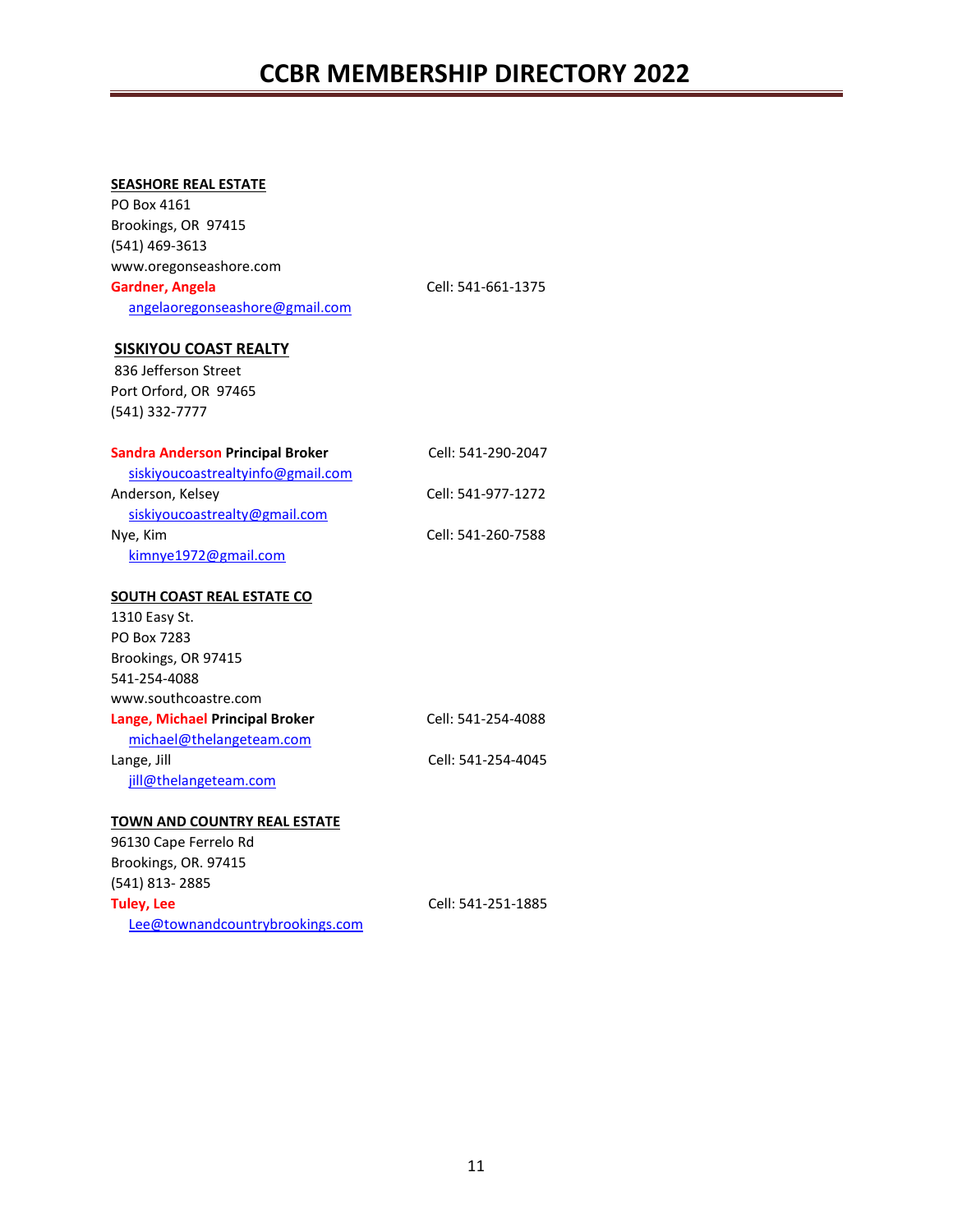#### **Southern Oregon Roots Realty**

| 29692 Hwy 101, Suite 9, 14                 |                    |
|--------------------------------------------|--------------------|
| PO Box 1114                                |                    |
| Gold, Beach 97444                          |                    |
| (541) 425-5555                             |                    |
| (541) 425-5556- Fax                        |                    |
| <b>Flynn, Laurie Principal Broker</b>      | Cell: 541-425-0344 |
| gblaurie@gmail.com                         |                    |
| Ringer, Kristina                           | Cell: 541-698-0160 |
| kjringer@outlook.com                       |                    |
|                                            |                    |
| <b>VERA-ANNE INTERNATIONAL REAL ESTATE</b> |                    |
| 29513 Ellensburg                           |                    |
| Gold Beach, OR 97444                       |                    |

| Gold Beach, OR 97444                       |                    |
|--------------------------------------------|--------------------|
| (541) 373-0617                             |                    |
| www.veraanneinternational.com              |                    |
| <b>Wallace, Vera-Anne Principal Broker</b> | Cell: 541-373-0617 |
| veraannew@gmail.com                        |                    |
| Racho, Sarah                               | Cell: 805-710-6784 |
| sararachopdx@gmail.com                     |                    |

#### **WINDERMERE VAN VLEET & ASSOCIATES**

435 Old Hwy 62 Eagle Point, OR 97524 541-799-6520 Bruce, Noah Cell: 541-661-1544 nb@noahtherealtor.com

#### **Z REALTY**

17060 Ferry Creek Heights Rd Brookings, OR. 97415 (541) 661-3134 **Zoretich, Michael**  [Zrealty26@gmail.com](mailto:Zrealty26@gmail.com)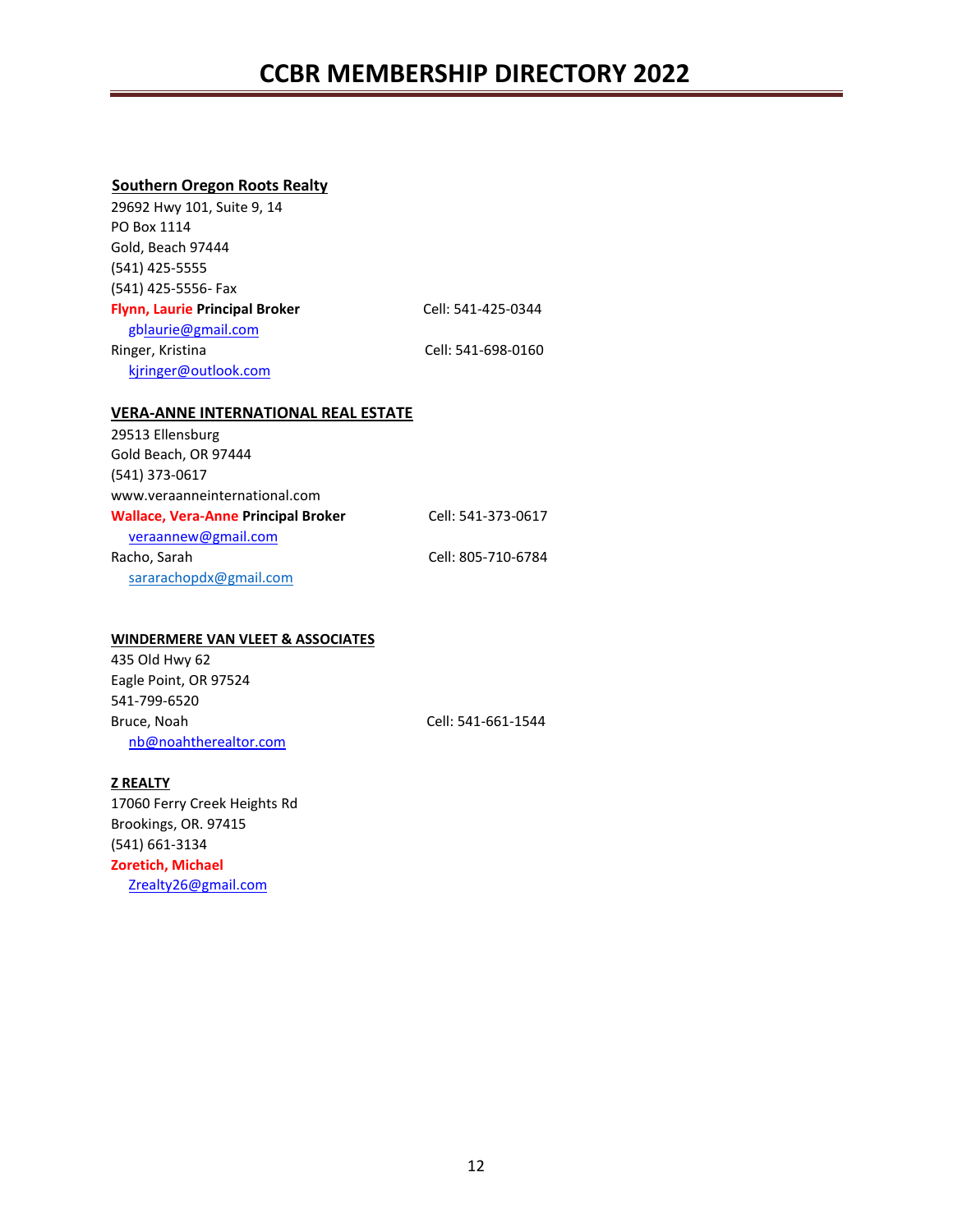## **AFFILIATES**

#### **ACCURATE APPRAISALS**

255 Trey Lane Crescent City, CA 95531 (707) 458-3001 **Dylan Ridgley Cell: 707-487-2010** dylanridgley@yahoo.com

#### **ANGEL'S CARPET CLEANING SERVICE**

94220 7th St. Gold Beach, OR. 97444 (541) 373-0350 www.angelscarpetcleaning.org **Angel Bacon** Cell: 541-247-2707 info@angelscarpetcleaning.org

#### **AVALON APPRAISAL INC.**

PO Box 352 Bandon OR 97411 541-347-2681 [www.avalonappraisal.org](http://www.avalonappraisal.org/)  **Lisa Reed** Cell: 541-297-4280 minnette@peak.org

#### **BAYWEST MORTGAGE COMPANY**

| 937 Chetco Ave Bldg. D   |                    |
|--------------------------|--------------------|
| PO Box 5329              |                    |
| Brookings, OR 97415      |                    |
| (541) 412-2742           |                    |
| (503) 575-2758- Fax      |                    |
| www.BayWesthomeloans.com |                    |
| Tami Konkel              | Cell: 541-251-4080 |
| tkonkel@baywestmail.com  |                    |
| <b>Broc Nelson</b>       | Cell: 541-661-5570 |
| Broc@BayWestMail.com     |                    |

#### **CAL/OR INSURANCE SPECIALIST (WAFD)**

16389 Hwy 101 S. PO Box 2725 Harbor, OR 97415 (541) 469-3510 Fax - (541) 469-2097 www.wafdinsurancegroup.com **James Sabin** jamess@wafdinsurance.com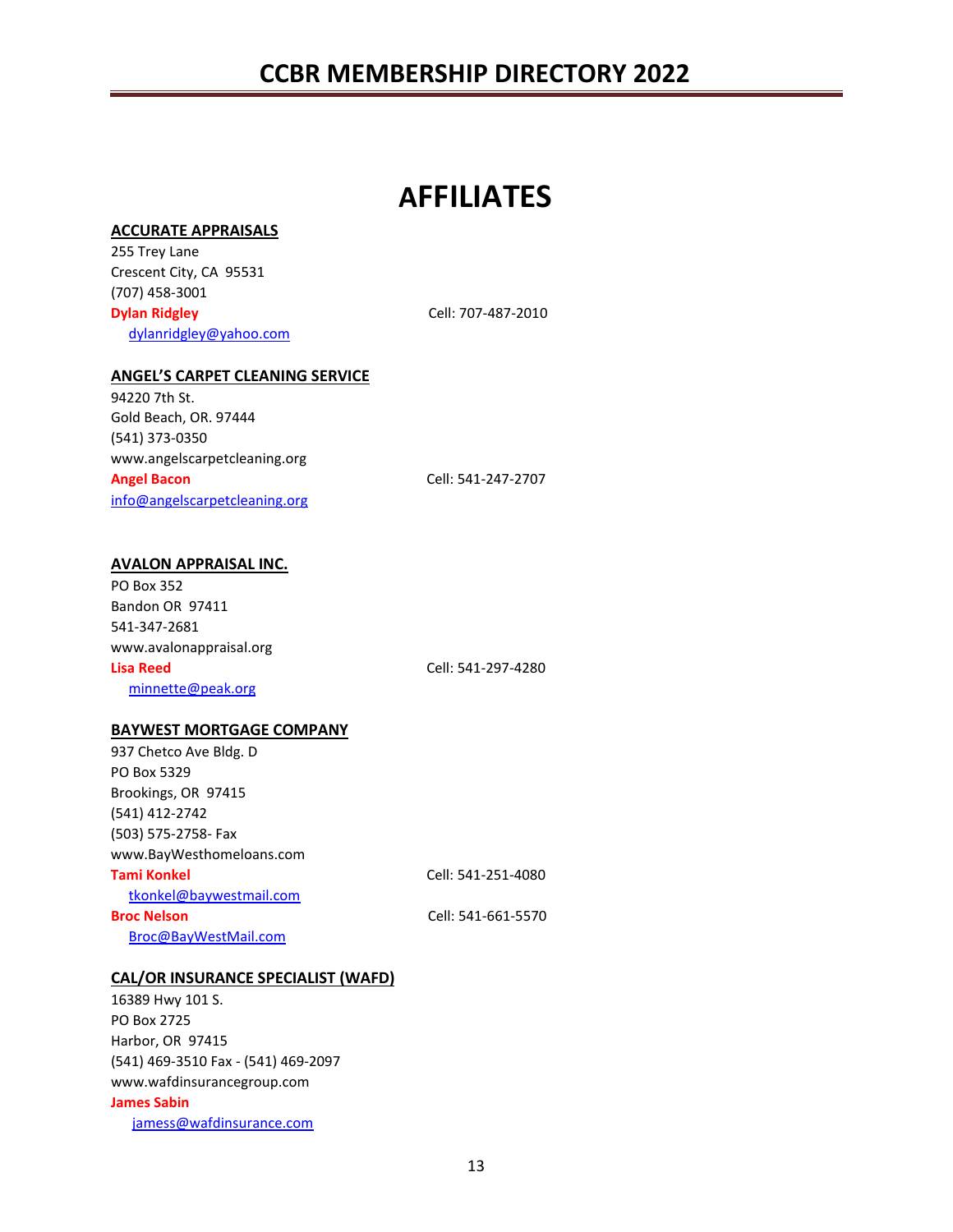#### **CANOPY MORTGAGE**

12655 SW Center St #470 Beaverton, OR. 97005 (503) 789-9915 (503) 407-3764 (Kimberly) (888) 791-9218 Fax canopymortgage.com **Sean Killingsworth** Cell: 503-789-9915 [skillingsworth@canopymortgage.com](mailto:skillingsworth@canopymortgage.com) 

#### **CURRY COUNTY TITLE**

#### **Gold Beach Office**

PO Box 672 Gold Beach OR 97444 (541) 247-6645 (541) 247-6914- Fax (800) 535-9465- Toll Free docs@currycountytitle.com

#### **Bryan Little**

bryan@currycountytitle.com

#### **Brookings Office**

937C Chetco Ave PO Box 1363 Brookings, OR 97415 (541) 469-2101 (541) 469-9509- Fax (866) 355-8106 Toll Free documents@currycountytitle.com **Trish Garvin**  [trish@currycountytitle.com](mailto:trish@currycountytitle.com)

#### **CURRY HOME INSPECTION, LLC**

PO Box 1242 Gold Beach, OR 97444 (541) 373-7250 (541) 247-8400 Fax Oregon Certified Home Inspector # 1757 OR CCB # 208925 ODA # AG-L1039210CPA [www.CurryHomeInspection.com](http://www.curryhomeinspection.com/)  **Paul Smith** 

paul@curryhomeinspection.com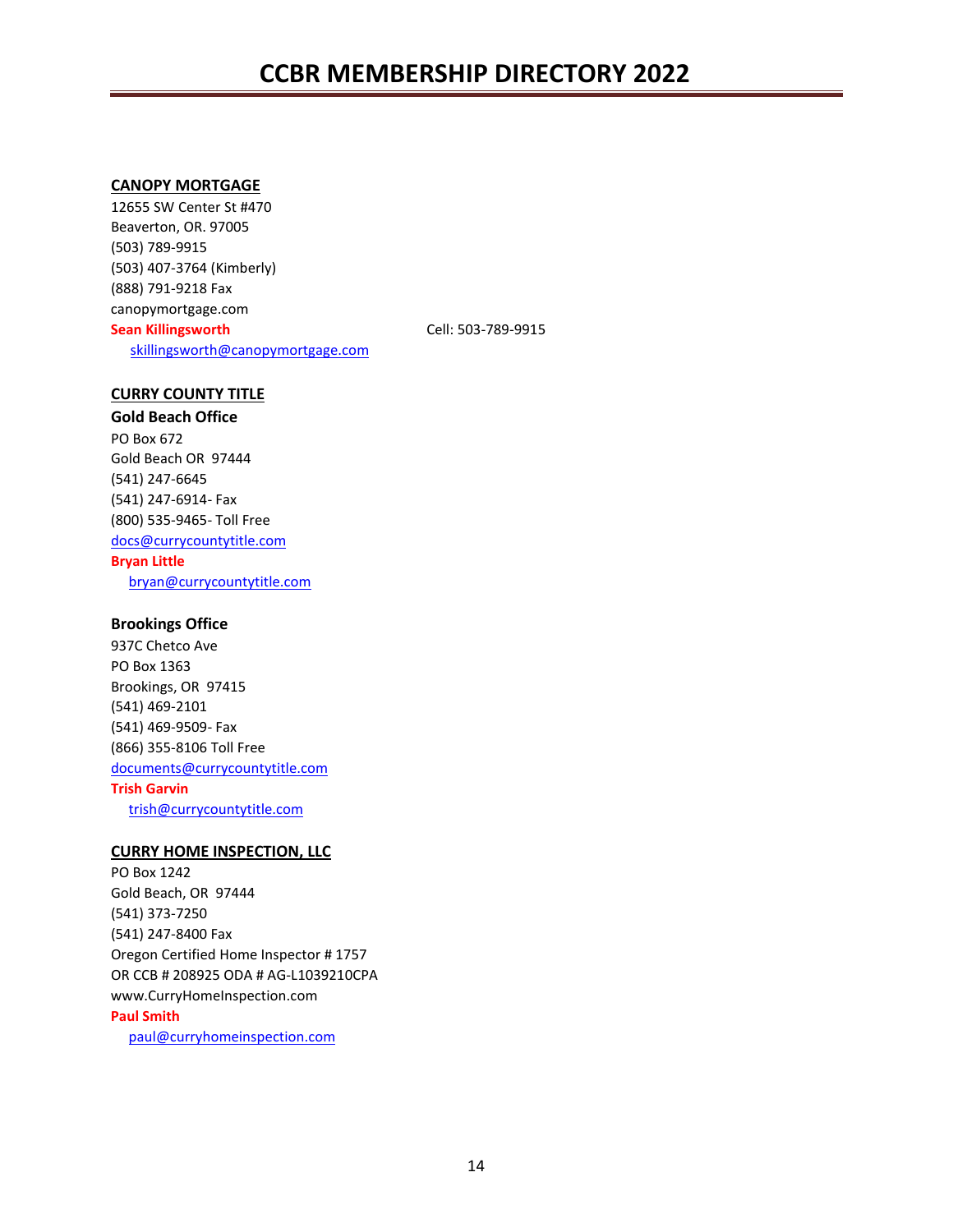#### **DONNERBERG ENTERPRISES LLC (Appraisers)**

11528 SW Oak Cr Dr Portland OR 97219 (503) 297-9046 **John Donnerberg Cell: 503-936-5129** john@donnerberg.com

#### **FOX APPRAISALS**

554 Hemlock St. P.O. Box 7040 Brookings, OR 97415 530-518-1865

#### **Lester Fox**

lester@foxappr.com

#### **GERALD ROSS INSURANCE**

PO Box 5510 Brookings, OR 97415 (541) 469-3144 (541) 469-6416- Fax (800) 548-3040- Toll Free **Sue Ross**  info@ross-insurance.com

#### **JEFF LEGG APPRAISER**

17330 Mountain Rd Brookings, OR 97415 (541) 412-8853 **Jeff Legg** Cell: 541-661-0206 jeffleggappraisals@gmail.com

#### **NEIGHBORWORKS UMPQUA**

605 SE Kane St. Roseburg, OR 97470 541-673-4909 **Nikkole Elletson** Cell: 541-414-6368 elletson@nwumpqua.org

#### **OPTIMUM PROPERTY MANAGEMENT INC.**

16289 Hwy 101 S. Ste. H PO Box 1929 Brookings OR 97415 (541) 661-3432 **Alice Lindley**  [alice@optimuminc.com](mailto:alice@optimuminc.com)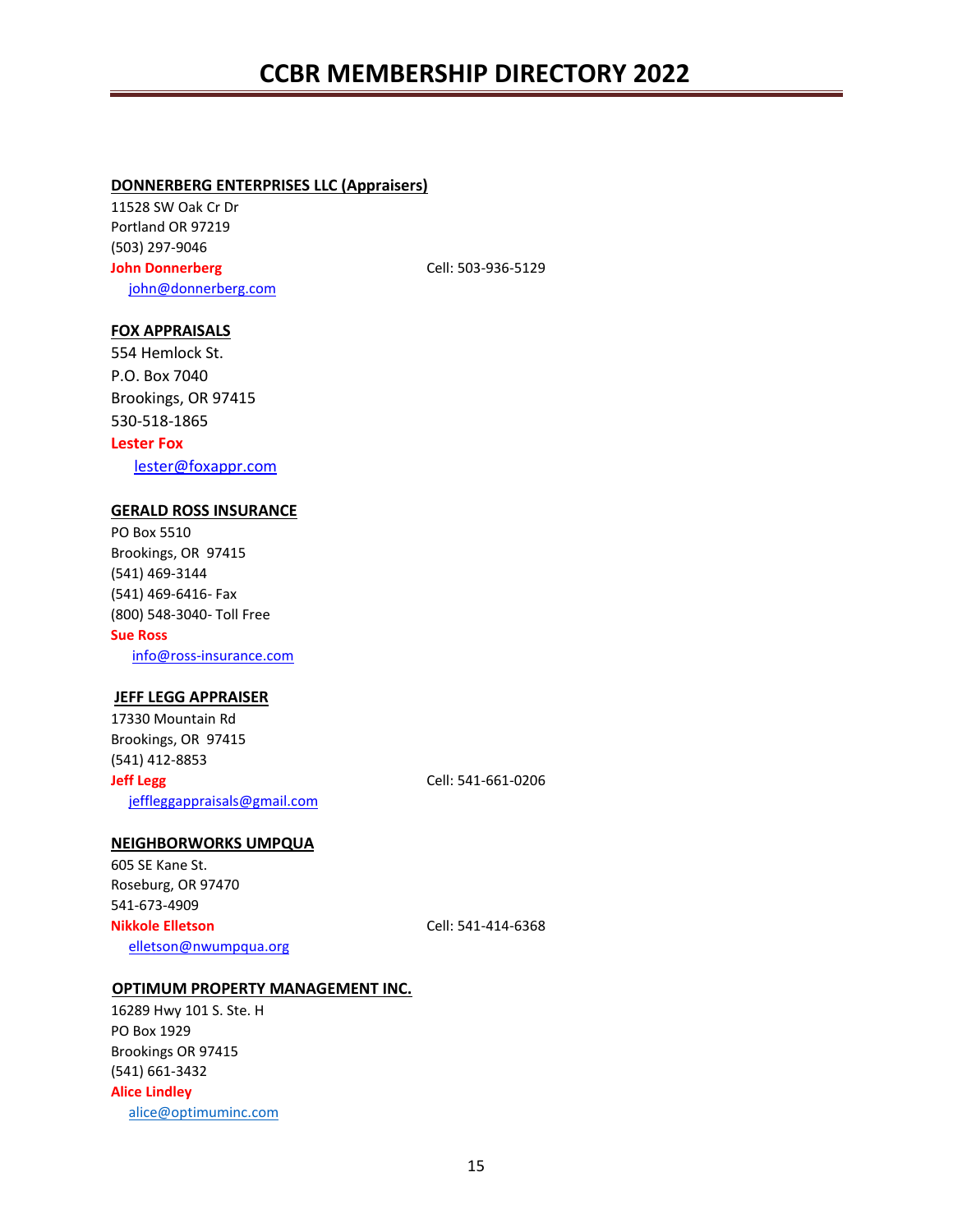#### **PAUL BODEVING REAL ESTATE APPRAISAL**

325 NE 7TH Grants Pass, OR. 97523 (541)218-5901 **Paul Bodeving**  paul@bodeving.com

#### **ROBERTS & ASSOC. LAND SURVEYING INC.**

611 Spruce St. PO Box 1599 Brookings, OR. 97415 (541) 469-0162 **Rich Roberts** Cell: 541-661-4585 rich@robertsassocls.com

#### **ROGUE CREDIT UNION**

PO Box 3000J Harbor, OR 97415 (541) 813-2049 www.roguecu.org **Connie Bay Cell: 541-661-4588** cbay@roguecu.org

#### **ROMANAGGI VALUATION SERVICES**

4805 SW Oleson Rd Portland, OR 97225 (503) 860- 8189 **Sam Romanaggi**  sromanaggi@gmail.com

#### **SEAL ROCK FINANCIAL INC.**

430 Oak St. Brookings, OR 97415 541-469-7000 **Rick Gray** [rick@sealrockfinancial.com](mailto:rick@sealrockfinancial.com)

#### **STATE FARM INSURANCE**

401 Hillside Ave PO Box 4220 Brookings, OR 97415 (541) 469-7431 www.darynfarmer.com **Daryn Farmer**  daryn@darynfarmer.com